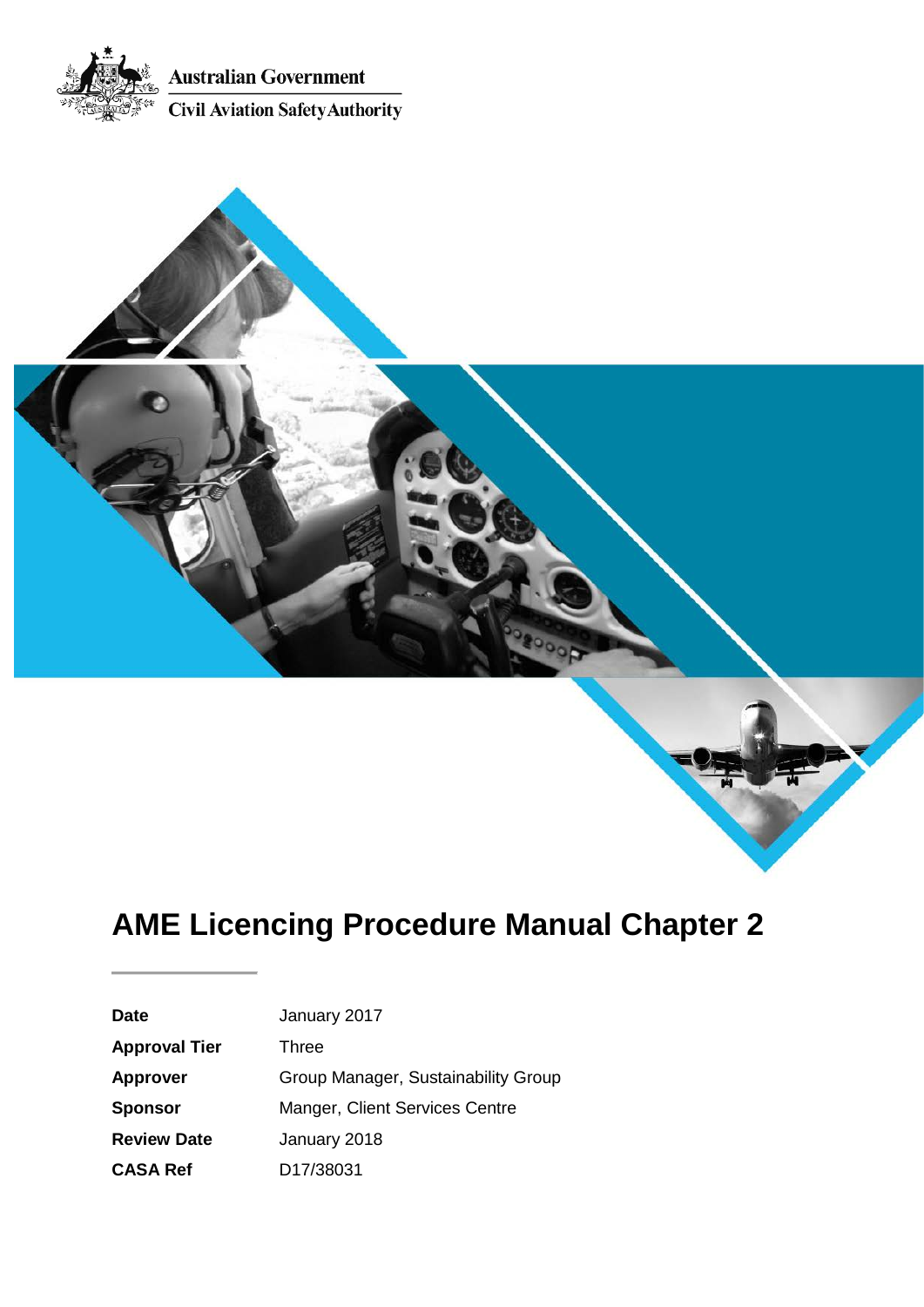© Civil Aviation Safety Authority

This work is copyright. You may download, display, print and reproduce this material in unaltered form only (retaining this notice) for your personal, non-commercial use or use within your organisation. Apart from any use permitted under the *Copyright Act 1968*, all other rights are reserved.

This document becomes an uncontrolled document when printed. Refer to <https://www.casa.gov.au/publications-and-resources/landing-page/manuals-and-handbooks> for current version.

This is an internal CASA policy manual. It contains guidance material intended to assist CASA officers and delegates in carrying out their regulatory responsibilities and is available to the public for information purposes only.

You should not rely on this manual as a legal reference. Refer to the civil aviation legislation including the Civil Aviation Act 1988 (Cth), its related regulations and any other legislative instruments—to ascertain the requirements of, and the obligations imposed by or under, the law.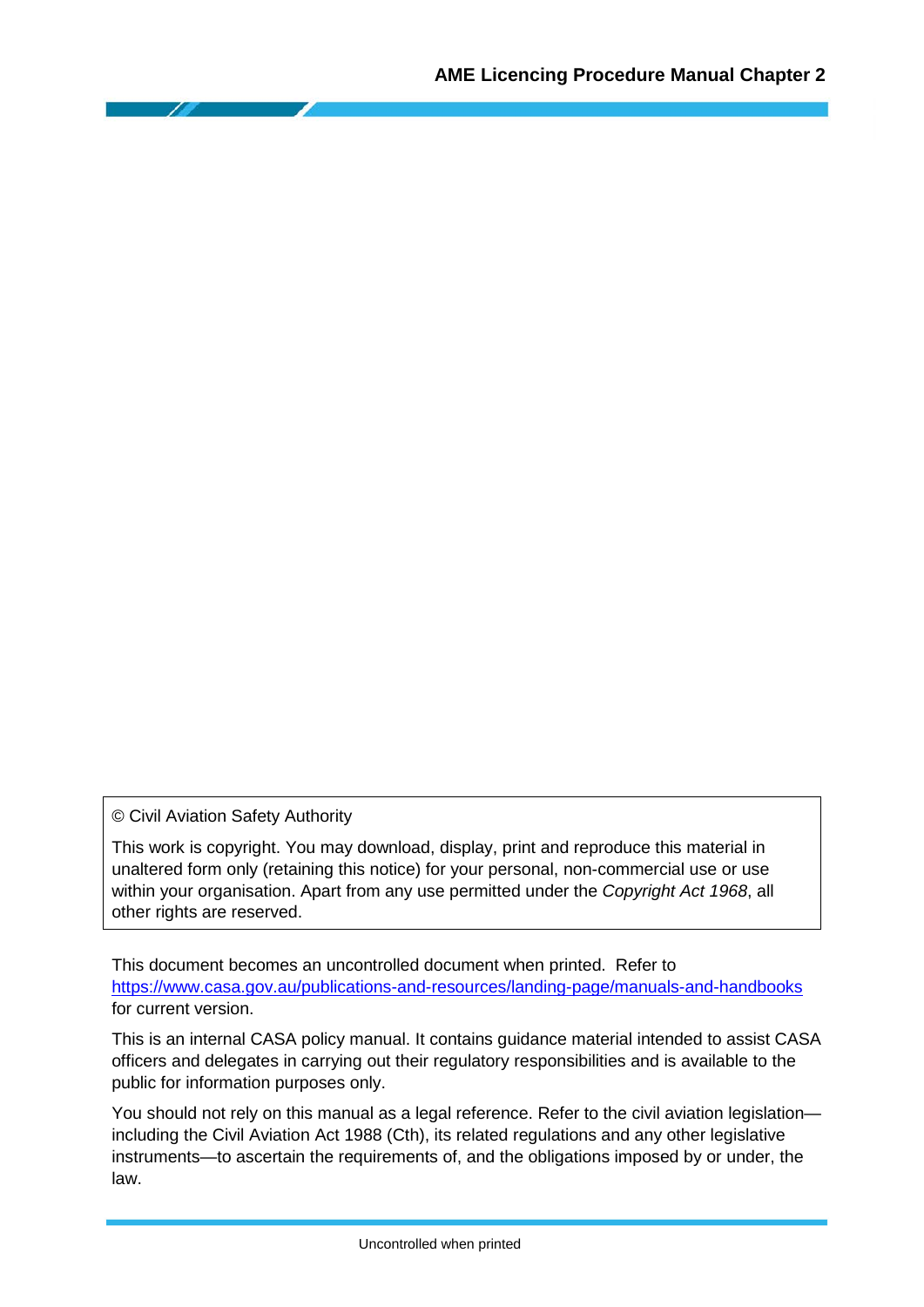# <span id="page-2-0"></span>**Preface**

As a Commonwealth government authority, CASA must ensure that the decisions we make, and the processes by which we make them, are effective, efficient, fair, timely, transparent, properly documented and otherwise comply with the requirements of the law. At the same time, we are committed to ensuring that all of our actions are consistent with the principles reflected in our Regulatory Philosophy.

Most of the regulatory decisions CASA makes are such that conformity with authoritative policy and established procedures will lead to the achievement of these outcomes. Frequently, however, CASA decision-makers will encounter situations in which the strict application of policy may not be appropriate. In such cases, striking a proper balance between the need for consistency and a corresponding need for flexibility, the responsible exercise of discretion is required.

In conjunction with a clear understanding of the considerations mentioned above, and a thorough knowledge of the relevant provisions of the civil aviation legislation, adherence to the procedures described in this manual will help to guide and inform the decisions you make, with a view to better ensuring the achievement of optimal outcomes in the interest of safety and fairness alike.

Shane Carmody A/g Chief Executive Officer and Director of Aviation Safety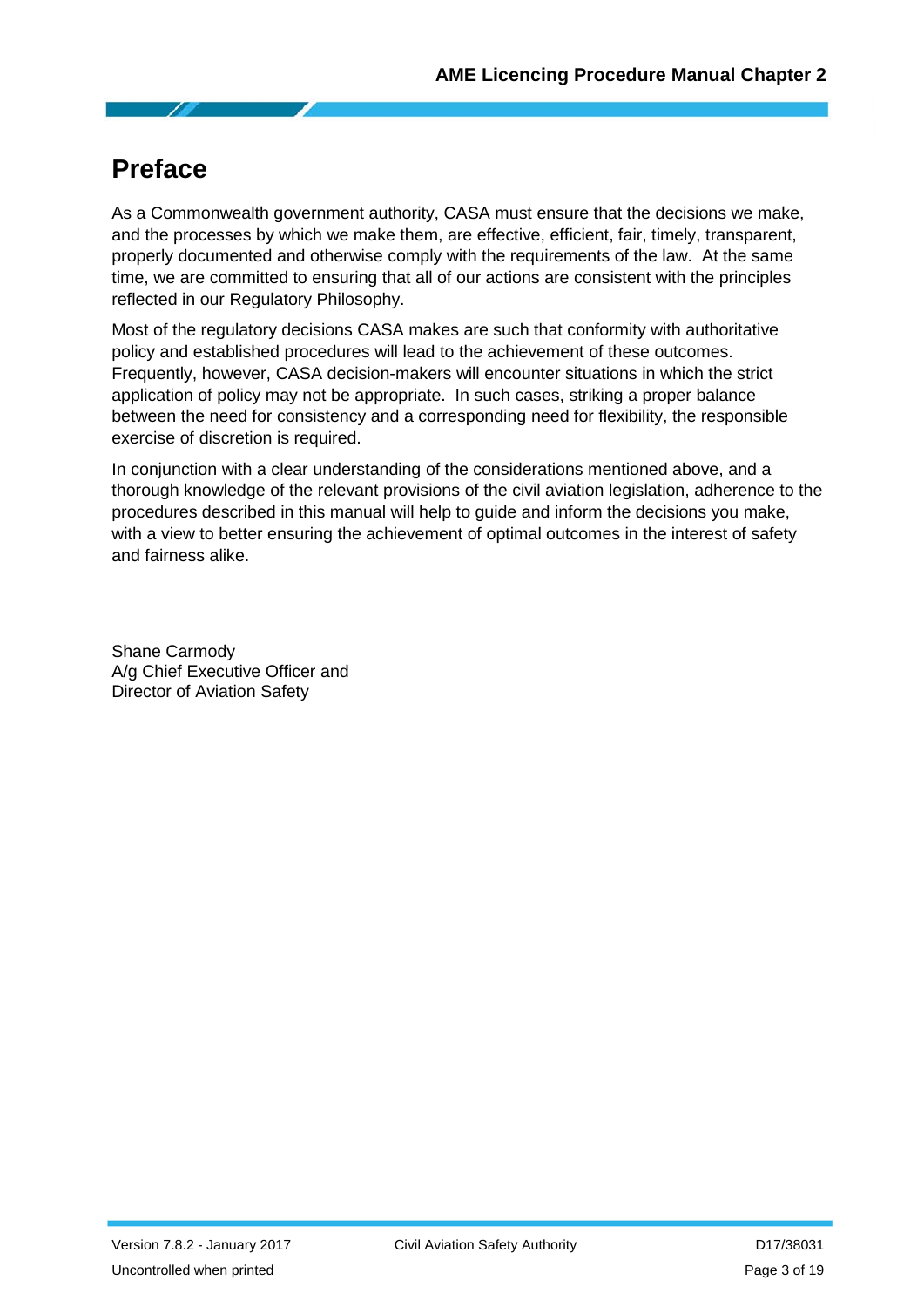# <span id="page-3-0"></span>**Table of contents**

| <b>Preface</b> |                                                                                 | 3  |
|----------------|---------------------------------------------------------------------------------|----|
|                | <b>Table of contents</b>                                                        | 4  |
| Glossary       |                                                                                 | 5  |
|                | <b>Revision history</b>                                                         | 6  |
| 2              | Legislation Governing Maintenance Personnel Licencing                           | 13 |
| 2.1            | Overview of Legislation                                                         | 13 |
|                | 2.1.1 Types of Legislative Instruments                                          | 13 |
|                | 2.1.2 Civil Aviation Act                                                        | 13 |
|                | 2.1.3 Regulations                                                               | 14 |
|                | 2.2 CAR 1988 Supporting legislation and policy                                  | 14 |
|                | 2.2.1 Civil Aviation Orders                                                     | 14 |
|                | 2.2.2 Airworthiness Advisory Circulars                                          | 15 |
|                | 2.2.3 Civil Aviation Advisory Publications                                      | 15 |
|                | 2.3 CASR 1998 supporting legislation and policy                                 | 15 |
|                | 2.3.1 Manual of Standards (MOS)                                                 | 15 |
|                | 2.3.2 Acceptable Means of compliance (AMC) and Guidance Material (GM)           | 15 |
|                | 2.3.3 Advisory Circular                                                         | 15 |
| 2.4            | <b>Other Important Legislation</b>                                              | 16 |
|                | 2.4.1 Privacy Act                                                               | 16 |
|                | 2.4.2 Freedom of Information Act                                                | 16 |
|                | 2.4.3 Archives Act                                                              | 16 |
|                | 2.4.4 Legislation Act 2003                                                      | 16 |
| 2.5            | Instruments of Appointment / Delegations                                        | 16 |
|                | 2.5.1 What are Instruments of Appointments / Delegation?                        | 16 |
|                | 2.5.2 Who is appointed as a Delegate or Authorised Person?                      | 17 |
|                | 2.5.3 Responsibilities of a Delegation or Authorisation                         | 17 |
| 2.6            | Appeals                                                                         | 17 |
|                | 2.6.1 Review Decision / Appeal Process                                          | 17 |
|                | 2.6.2 Internal Review                                                           | 18 |
|                | 2.6.3 Industry Complaints Commissioner                                          | 18 |
|                | 2.6.4 Administrative Appeals Tribunal Review                                    | 18 |
|                | 2.6.5 Commonwealth Ombudsman                                                    | 18 |
|                | 2.6.6 Federal Court Appeal - Administrative Decision (Judicial Review) Act 1975 | 19 |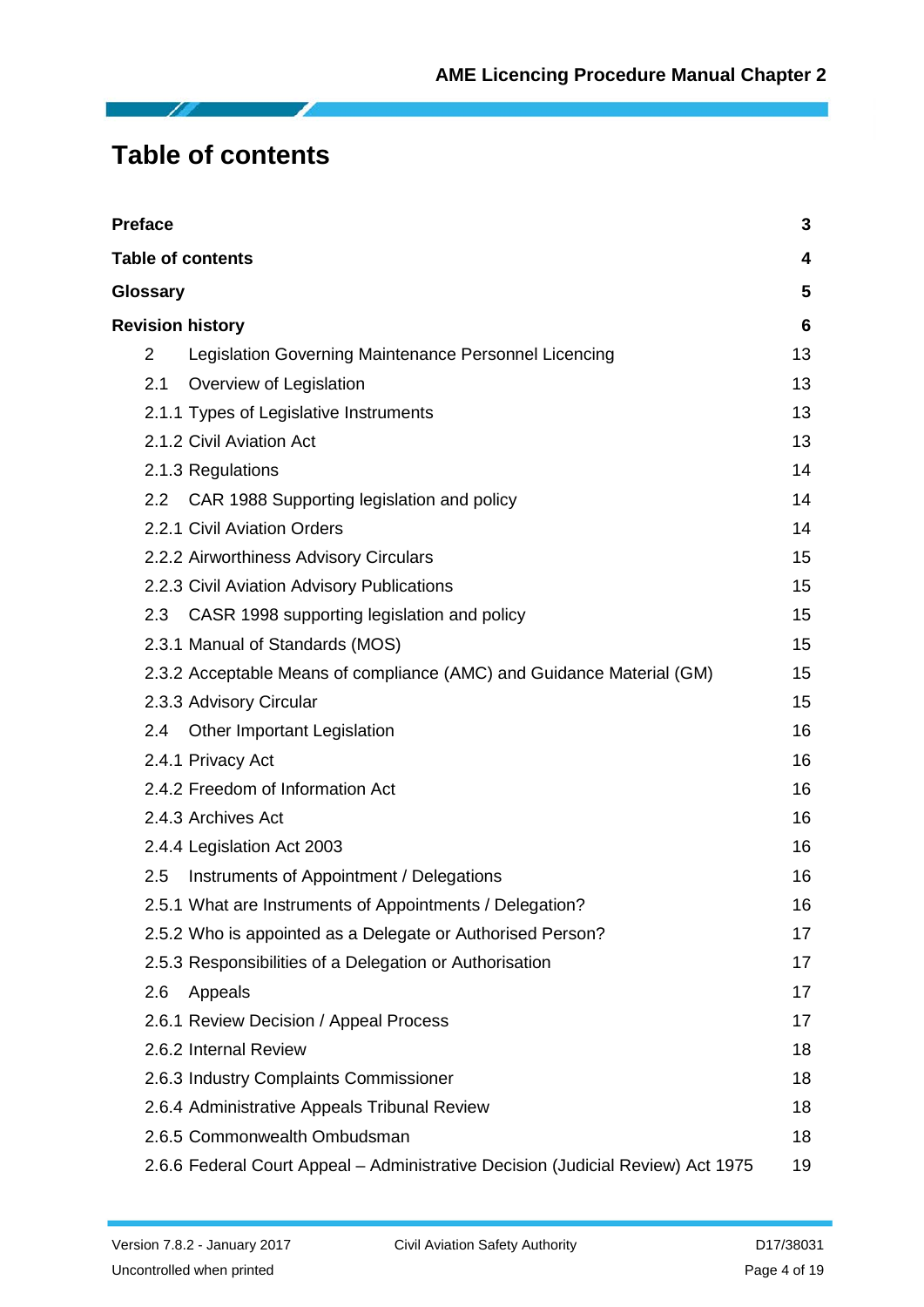<span id="page-4-0"></span>

**See Chapter 12 for Glossary (Abbreviations and Terms)**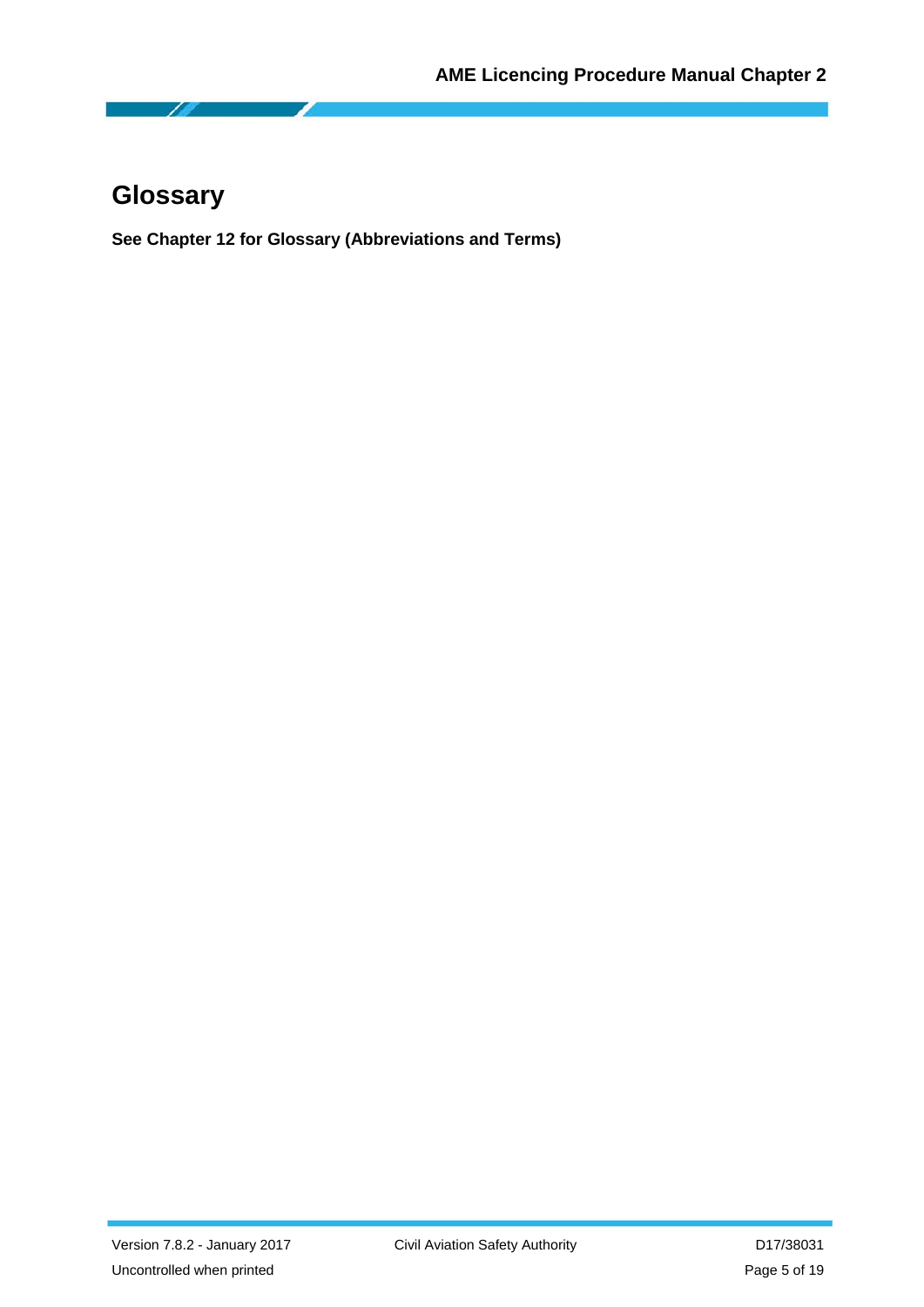# <span id="page-5-0"></span>**Revision history**

Amendments/revisions of this Manual are recorded below in order of most recent first.

| <b>Version</b><br><b>No</b> | <b>Date</b>       | <b>Part/Section</b>      | <b>Details</b>                                                                           |
|-----------------------------|-------------------|--------------------------|------------------------------------------------------------------------------------------|
| 7.8.2                       | January 2017      | Chapter 2                | Revised to reflect current practice                                                      |
| 7.8.1                       | January 2017      | Chapter 1                | Revised to reflect current practice                                                      |
| 7.8                         | December 2016     | Chapter 7                | Revise CAR 30 regulatory requirements and<br>addition of Part 66 regulatory requirements |
| 7.7                         | <b>June 2012</b>  | Chapter 8                | Rewrite of Ch. 8; Deleted comments chapters<br>286                                       |
| 7.6                         | November 2010     | <b>Table of Contents</b> | <b>Added Preface</b>                                                                     |
| 7.5                         | September<br>2008 | Chapters 7 & 9           | Minor changes                                                                            |
| 7.4                         | <b>June 2008</b>  | Chapter 7                | Minor changes and updates                                                                |
|                             |                   | Chapter 8                | New examples incorporated into Section 7.3.9                                             |
|                             |                   |                          | Previous Sections 7.10.1 and 7.12 deleted.                                               |
|                             |                   |                          | Changes to Section 8.1                                                                   |
|                             |                   |                          | Sections 8.2, 8.3 and 8.4 combined and<br>rewritten.                                     |
| 7.3                         | March 2007        | Chapter 7                | Chapter 7 minor changes.                                                                 |
|                             |                   | Chapter 8                | Form revised, title changed                                                              |
|                             |                   | Chapter 9                | Chapter 8 minor changes.                                                                 |
|                             |                   | Chapter 11<br>Form 1219  | Section 9.1.1 and 9.1.2 slightly changed. New<br>Section 9.10.4 added.                   |
|                             |                   |                          | All previous sections removed, leaving<br>previous section 11.4.1                        |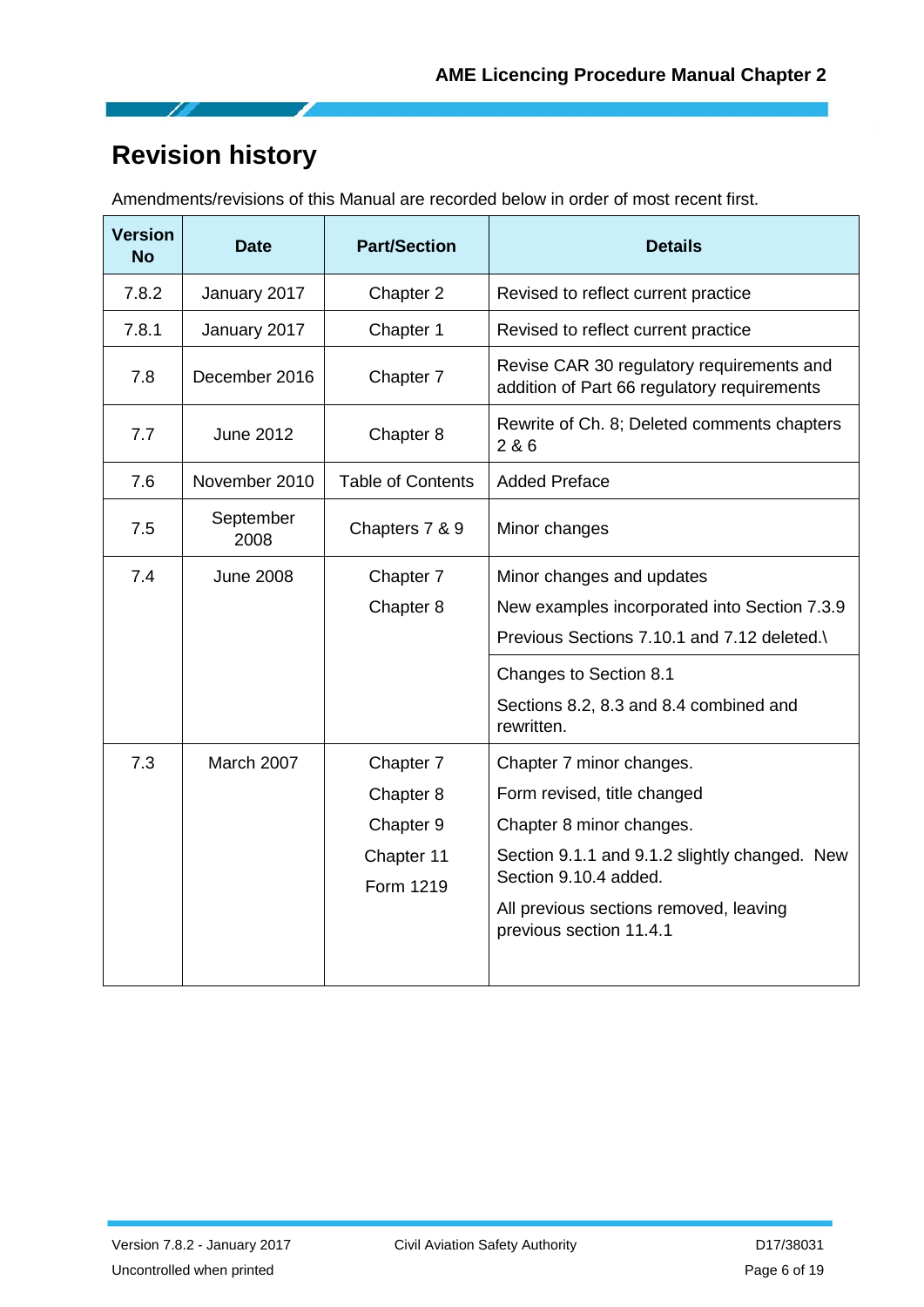| <b>Version</b><br><b>No</b> | <b>Date</b>   | <b>Part/Section</b>             | <b>Details</b>                                                                                                                                                                                                                                                                                                                                                                                                                                                                                                                                                                                                                                      |
|-----------------------------|---------------|---------------------------------|-----------------------------------------------------------------------------------------------------------------------------------------------------------------------------------------------------------------------------------------------------------------------------------------------------------------------------------------------------------------------------------------------------------------------------------------------------------------------------------------------------------------------------------------------------------------------------------------------------------------------------------------------------|
| 7.2                         | March 2007    | Chapter 7<br>Forms              | New para 7.3.9 Interpretation and<br>Application of the Fees Regulations and<br>7.3.10 Charging of Fees and Conducting<br><b>PCT Examinations inserted.</b><br>Minor change to sub section Initial AME<br>Licences to ADF and Overseas Applicants.<br>First para of Note under Procedure for<br>Assessing the Application for the Grant of<br>a Licence deleted and minor change to<br>step 4 below it;<br>Section 7.2.6 text under ASO(C) changed,<br>reference to AWI removed after ASO(C)<br>and next occurrence of AWI removed.<br>Section 7.2.7 first para slightly changed.<br>Form 464, 1275 and 1277 slightly<br>changed. Form 634 revised. |
| 7.1                         | February 2006 | Chapter 7<br>Chapter 9          | Section 7.2.8 added two steps to AWI<br>Procedure and added new ASO(C)<br>procedure (one step).<br>Section 9.3.1: (Table), minor changes to<br>Legislation-Duration, Prerequisites for<br>Initial Issue-Applicant and Exam<br><b>Description</b><br>Section 9.3.2: minor changes to bullet<br>points.                                                                                                                                                                                                                                                                                                                                               |
| 7.0                         | December 2005 | All<br>Form                     | Licensing, Aircraft Registration and<br>Publications (LARP) database replaced<br>with the Aviation Information Regulatory<br>System (AIRS) database. Changes<br>following CASA restructure incorporated<br>and introduction of CASA Licensing and<br><b>Registration Centre.</b><br>New Form 053 Payments Authorisation<br>form introduced.                                                                                                                                                                                                                                                                                                         |
| 6.2                         | November 2005 | Chapter 6<br>Chapter 8<br>Forms | Inserted new paragraphs 6.2.3 and 6.2.4,<br>renumbered previous 6.2.3 as 6.2.5 and<br>renumbered subsequent sections.<br><b>CTC Examinations Guide table under</b><br>8.3.2 revised (2 WA2 changed to 2 WZ,<br>and other changes).<br>Under 8.3.4, aircraft name added to Type                                                                                                                                                                                                                                                                                                                                                                      |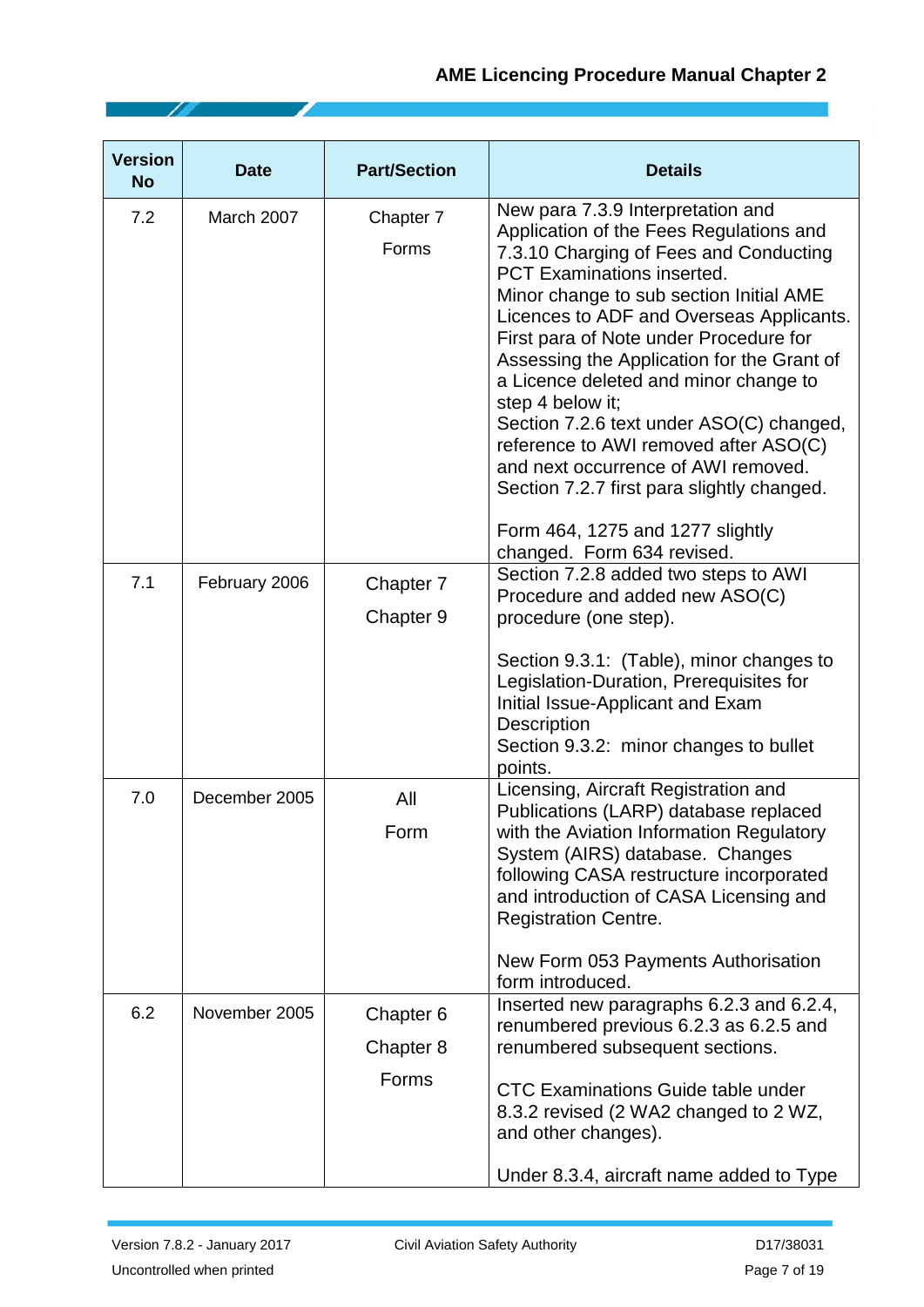| <b>Version</b><br><b>No</b> | <b>Date</b>      | <b>Part/Section</b>             | <b>Details</b>                                                                                                                                                                                                                                                                                                                                                      |
|-----------------------------|------------------|---------------------------------|---------------------------------------------------------------------------------------------------------------------------------------------------------------------------------------------------------------------------------------------------------------------------------------------------------------------------------------------------------------------|
|                             |                  |                                 | Numbers in Stream 1 and 2.<br>Forms 1272, 1274 and 1275: Slight<br>change in Group Ratings columns. Forms<br>332 and 334 updated. Forms 331 and 335                                                                                                                                                                                                                 |
| 6.1                         | August 2005      | Chapter 6<br>Chapter 8<br>Forms | deleted.<br>Sections 6.2.6 and 6.4.9, under<br>assessment by AWI(C), Step 3(c) changed<br>to reflect updating the list of approved<br>courses.                                                                                                                                                                                                                      |
|                             |                  |                                 | Section 8.2.2 third bullet point in table<br>updated.<br>Section 8.2.3 first three paragraphs<br>changed to introduce references to CTC<br>information bulletin No. 3 and AME<br>Syllabus.<br>Section 8.3.3, new bullet point added after<br>bullet 6.<br>Section 8.3.5, list of assessment for in<br>Step 4 updated.<br>Section 8.3.5, (Rating Tables). New rating |
|                             |                  |                                 | <b>Tables inserted</b><br>Forms 332, 345, 346, 1119, 1270, 1275,<br>1276 updated.                                                                                                                                                                                                                                                                                   |
| 6.0                         | <b>July 2005</b> | All                             | Complete manual re-issued to reflect<br>changes introduced by re-structure of<br>CASA. Changes include:<br>Changing title of sponsor<br>Changing Area and Airline offices to Field<br>offices<br>Changing AME Licensing Section and<br>Maintenance Personnel Section (MPS) to<br>Maintenance Personnel Licensing (MPL).                                             |
|                             |                  | Chapter 6                       | Section 6.3.1 New paragraph added.                                                                                                                                                                                                                                                                                                                                  |
|                             |                  | Chapter 8                       | Sections 8.3.2, 8.3.3 and 8.3.4 changed to<br>incorporate new forms introduced.                                                                                                                                                                                                                                                                                     |
|                             |                  | Chapter 9                       | Numerous changes throughout the<br>chapter, mainly pertaining to maintenance<br>authority for amateur-built and kit-built<br>aircraft.                                                                                                                                                                                                                              |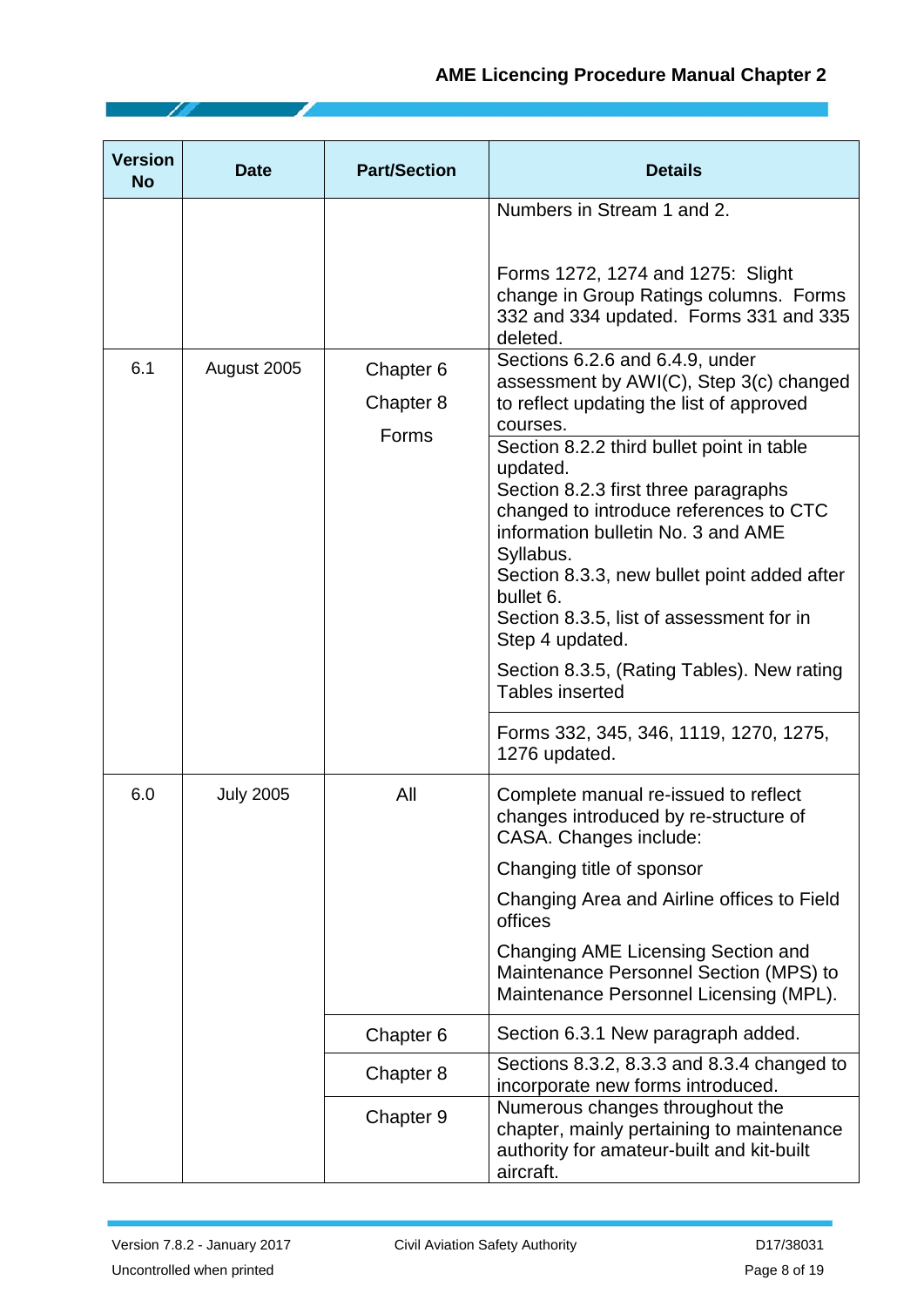| <b>Version</b><br><b>No</b> | <b>Date</b>      | <b>Part/Section</b>     | <b>Details</b>                                                                                                                                                                                                                                                                                                                                                                                                                                                            |
|-----------------------------|------------------|-------------------------|---------------------------------------------------------------------------------------------------------------------------------------------------------------------------------------------------------------------------------------------------------------------------------------------------------------------------------------------------------------------------------------------------------------------------------------------------------------------------|
|                             |                  | Forms                   | Following new forms introduced:<br>1270 CTC Examination Results -<br>Mechanical<br>1271 Checklist - FSMS Assessment -<br>Avionics<br>1272 Checklist - ADF CTC Assessment -<br>Mechanical<br>1273 Checklist - ADF CTC Assessment -<br>Avionics<br>1274 Checklist - FSMS Assessment -<br>Mechanical<br>1275 Checklist - Overseas CTC<br>Assessment - Mechanical<br>1276 CTC Examination Results - Avionics<br>1277 Checklist - Overseas CTC<br><b>Assessment - Avionics</b> |
| 5.5                         | April 2005       | Chapter 8               | Section 8.2.1 Recognise authorisations<br>that are equivalent to CPL level for CTC.<br>Section 8.3.3 – Last row of Table,<br>'Airframe' column: inserted "7 FM"                                                                                                                                                                                                                                                                                                           |
| 5.4                         | December 2004    | Chapter 11              | Section 11.5.1 New procedure 'Notification<br>of Review Rights" introduced.                                                                                                                                                                                                                                                                                                                                                                                               |
| 5.3                         | November 2004    | Chapter 7               | Section 7.5.3 and 7.5.4 changed to<br>remove 'AA' as an option for renewal.                                                                                                                                                                                                                                                                                                                                                                                               |
| 5.2                         | October 2004     | Chapter 7               | In Section 7.2.1 "AWI(C)" change to AWI<br>Note 3 added to CTC Examinations Guide<br>table in Section 8.3.3 and minor change to<br>details against 'Iroquois'.<br>Payment of Fees amount changed (to<br>\$215), and "NZ Aircraft Maintenance<br>Engineer"                                                                                                                                                                                                                 |
| 5.1                         | <b>June 2004</b> | Chapter 9               | In Section 9.3.1, note added against<br>Restrictions/Limitations - Qualifications<br>and the first bullet point against Privileges<br>changed.                                                                                                                                                                                                                                                                                                                            |
| 5.0                         | April 2004       | Chapter 9<br>Chapter 10 | In Section 9.3.1, note added against<br>Restrictions/Limitations - Qualifications<br>and the first bullet point against Privileges<br>changed.                                                                                                                                                                                                                                                                                                                            |
|                             |                  | Chapter 7               | Chapter 10 Introduction to LARP                                                                                                                                                                                                                                                                                                                                                                                                                                           |
|                             |                  | Chapter 9               | Procedures removed from the manual and<br>Chapter 10 reserved for later use. The                                                                                                                                                                                                                                                                                                                                                                                          |
|                             |                  | Forms                   | LARP User Manual is now a separate<br>manual residing in CASAConnect.                                                                                                                                                                                                                                                                                                                                                                                                     |
|                             |                  |                         | Minor text changes.                                                                                                                                                                                                                                                                                                                                                                                                                                                       |
|                             |                  |                         | Minor text changes.                                                                                                                                                                                                                                                                                                                                                                                                                                                       |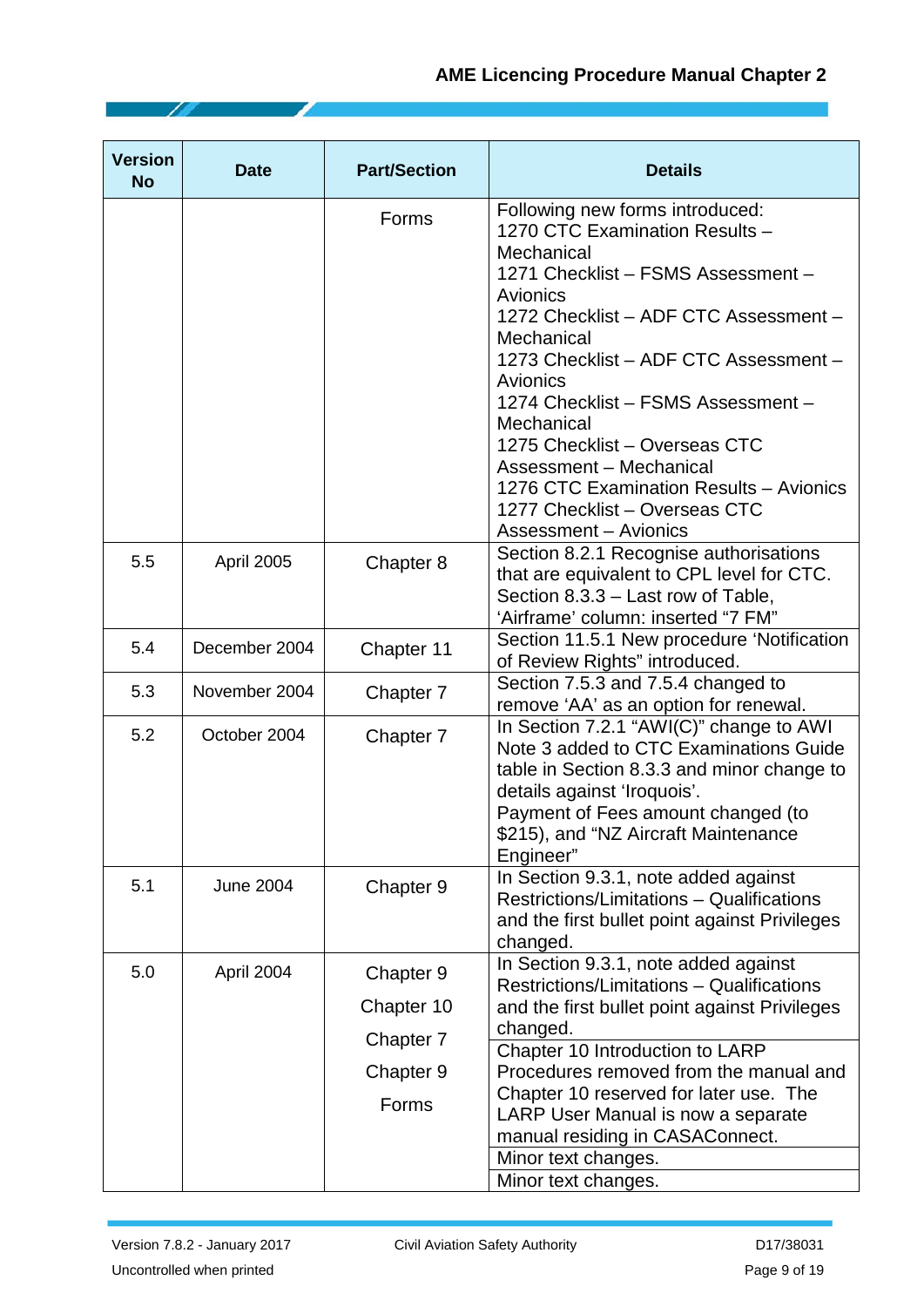| <b>Version</b><br><b>No</b> | <b>Date</b>   | <b>Part/Section</b>                           | <b>Details</b>                                                                                                                                                                                                                                                                                                                                                                                                                                                                                                                                                                                                                                                                                                                                                                                                                   |
|-----------------------------|---------------|-----------------------------------------------|----------------------------------------------------------------------------------------------------------------------------------------------------------------------------------------------------------------------------------------------------------------------------------------------------------------------------------------------------------------------------------------------------------------------------------------------------------------------------------------------------------------------------------------------------------------------------------------------------------------------------------------------------------------------------------------------------------------------------------------------------------------------------------------------------------------------------------|
|                             |               |                                               | Minor changes to Forms 346, 350, 352,<br>353, 378, 608, 635, 636, 1194 and 1195                                                                                                                                                                                                                                                                                                                                                                                                                                                                                                                                                                                                                                                                                                                                                  |
| 4.5                         | December 2003 | Chapter 7<br>Chapter 8<br>Chapter 11<br>Forms | New Section 7.14 Group Classification of<br>Aircraft and Engines for AME Licence<br>Rating Purposes introduced.<br>In table under Section 8.2.2, bullet point<br>added under ADF Personnel/Qualifications<br>In table under Section 8.2.3, bullet point<br>added against All applicants.<br>In table under Section 8.3.2, second bullet<br>point against Item 1 changed.<br><b>Subheading title Detailed Assessment</b><br>Requirements under Section 8.3.3<br>changed (-CTC added)<br>New Section 8.3.4 inserted and remaining<br>paras renumbered<br>Section 8.5.6 changed and new bullet<br>point added.<br>Previous para 6 of Section 8.5.12 moved<br>to para 2 and remaining paras<br>renumbered.<br>Section 11.4.1 Issuing Amendments to<br>CAOs, AACs and CAAPs changed.<br>New Forms 1217, 1218, 1219 and 1220<br>added. |
| 4.4                         | October 2003  | Chapter 6<br>Chapter 8<br>Chapter 9<br>Forms  | Reference to Form 333 removed from<br>section 6.1.1 and reference to Form 334<br>included in section 6.2.6.<br>Reference to new forms 1194 and 1195<br>inserted in section 6.4.10 and slight<br>changes under subsections "Trainee<br>Requirements" and "Oral Exam Outcomes"<br>New table "CTC Examinations Guide"<br>added and reference to this inserted in<br>preceding table.<br>Section 8.4.3 changed and new section<br>8.4.4 inserted.<br>Under section 9.3.2, sub-section<br>"Extension Mas" changed completely.<br>Form 333 removed and new Form 1194<br>and Form 1195 added. Pagination error in<br>Form 334 corrected.                                                                                                                                                                                                |
| 4.3                         | August 2002   | Entire manual                                 | Version 4.3 incorporates significant<br>changes throughout the manual.<br>Particularly the follow changes to<br>responsibilities have been made to reflect                                                                                                                                                                                                                                                                                                                                                                                                                                                                                                                                                                                                                                                                       |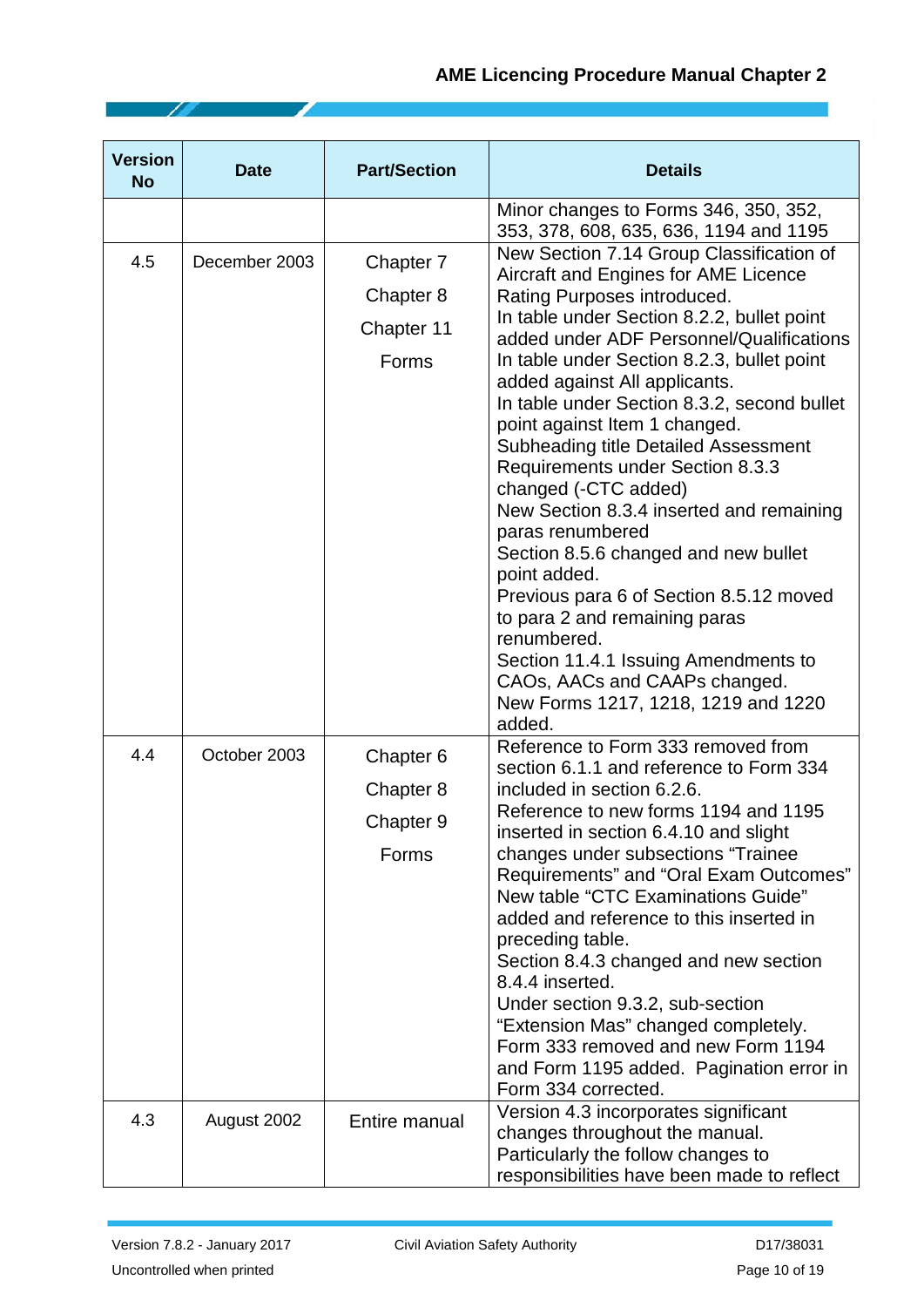| <b>Version</b><br><b>No</b> | <b>Date</b> | <b>Part/Section</b> | <b>Details</b>                                                                                                                                                                                                                                                                                                                                                                                                                                                                                                                                                                                                                                                                                                                                                                                                                                                                                                                                                                                                                        |
|-----------------------------|-------------|---------------------|---------------------------------------------------------------------------------------------------------------------------------------------------------------------------------------------------------------------------------------------------------------------------------------------------------------------------------------------------------------------------------------------------------------------------------------------------------------------------------------------------------------------------------------------------------------------------------------------------------------------------------------------------------------------------------------------------------------------------------------------------------------------------------------------------------------------------------------------------------------------------------------------------------------------------------------------------------------------------------------------------------------------------------------|
|                             |             |                     | the current corporate structure:<br>Personnel Licensing Branch changed to<br>maintenance Personnel Section<br>Airworthiness Branch changed to<br>٠<br>maintenance Standards Branch<br>AMELS changed to Maintenance<br>٠<br><b>Personnel Section (MPS)</b><br>Manager AMELS changed to Section<br><b>Head MPS</b><br>District Office changed to Airline or Area<br>Office<br>Section 7.5.7 has been changed completely.<br>The following forms have changed:<br>Form 332 Specific Type Course Approval<br>Form 334 Specific Type Course Rough<br>٠<br><b>Working Sheet</b><br>Form 345 Application for CTC<br>$\bullet$<br>Assessment - Australian Defence Force<br>Personnel<br>Form 346 Application for CTC<br>Assessment - Overseas Licence Holders<br>Form 352 Application for Issue, Change<br>or Renewal of an Aircraft Welding<br>Authority<br>Form 374 Application for Initial Issue of or<br>Additional Rating/s to an AME Licence<br>under the Terms of the TTMRA<br>Form 634 Application for Airworthiness<br>Examinations. |
|                             |             |                     | The following are new forms:<br>Form 1118 Training Facility Visit Check<br>Points                                                                                                                                                                                                                                                                                                                                                                                                                                                                                                                                                                                                                                                                                                                                                                                                                                                                                                                                                     |
|                             |             |                     | Form 1119 Practical Consolidation<br>Training course Approval - Checklist                                                                                                                                                                                                                                                                                                                                                                                                                                                                                                                                                                                                                                                                                                                                                                                                                                                                                                                                                             |
| 4.2                         | March 2002  | 9.6                 | Significant revision of Section 9.6, Non-<br><b>Destructive Testing Authority</b>                                                                                                                                                                                                                                                                                                                                                                                                                                                                                                                                                                                                                                                                                                                                                                                                                                                                                                                                                     |
| 4.1                         | March 2000  | Form 353            | Form 353 revised. The form shows the<br>revision date 02/2000. No revision<br>required to the manual.                                                                                                                                                                                                                                                                                                                                                                                                                                                                                                                                                                                                                                                                                                                                                                                                                                                                                                                                 |
| 4.0                         | August 1999 | 9.3                 | Online version - Except for changes in<br>Part 9, the online version (version 4.0) is                                                                                                                                                                                                                                                                                                                                                                                                                                                                                                                                                                                                                                                                                                                                                                                                                                                                                                                                                 |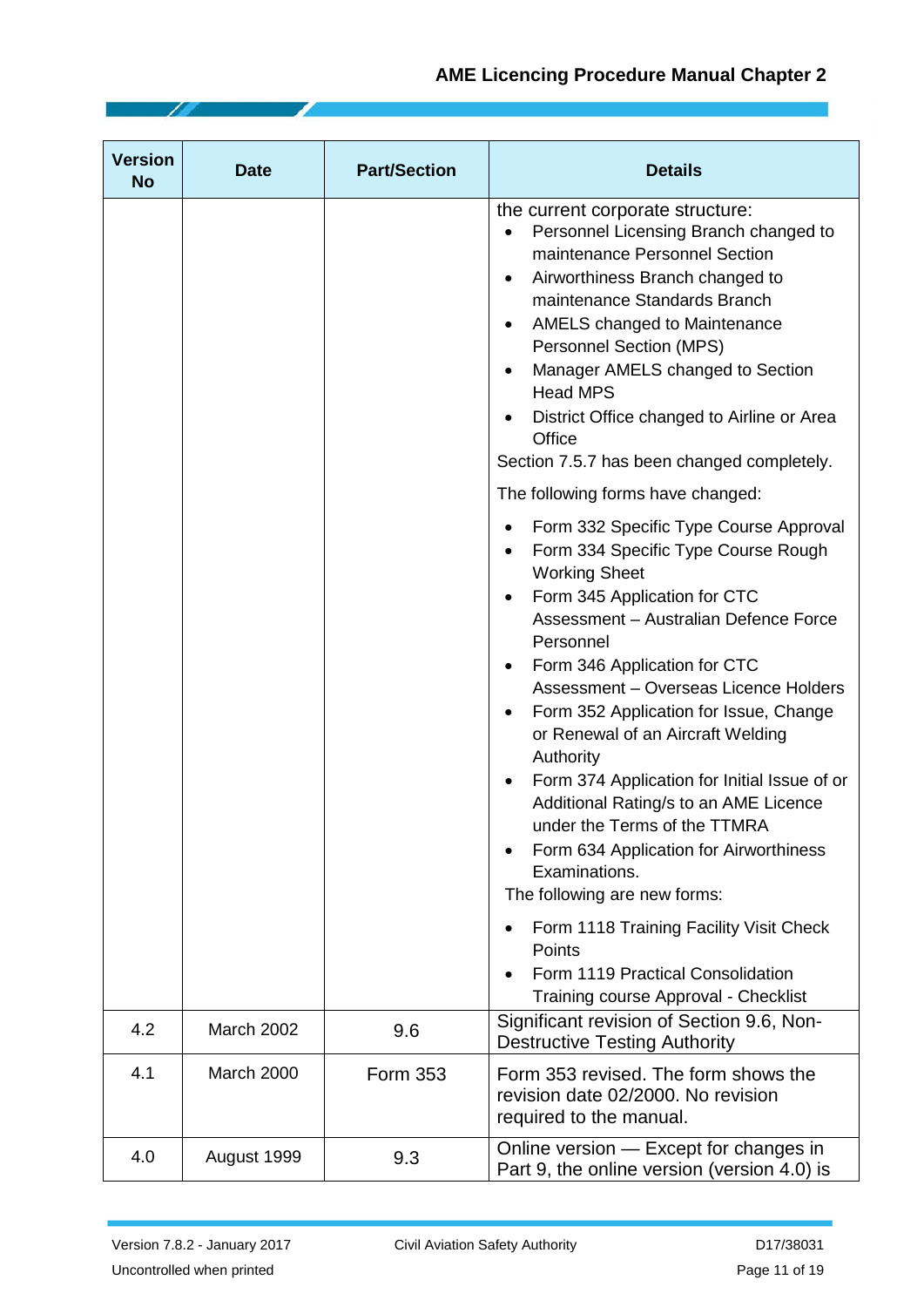| <b>Version</b><br><b>No</b> | <b>Date</b>      | <b>Part/Section</b> | <b>Details</b>                                                                                                                                                                                                                                                                                                                                                                                                                                                                                                                                                                                                                                                                      |
|-----------------------------|------------------|---------------------|-------------------------------------------------------------------------------------------------------------------------------------------------------------------------------------------------------------------------------------------------------------------------------------------------------------------------------------------------------------------------------------------------------------------------------------------------------------------------------------------------------------------------------------------------------------------------------------------------------------------------------------------------------------------------------------|
|                             |                  |                     | the same as the hardcopy manual at<br>version 3.3. The changes in Part 9 are<br>marked.<br>In 9.3 Maintenance Authority:<br>The authorisation under a maintenance<br>authority to a qualified person who is not a<br>LAME has been amended to cover the<br>maintenance of ex-military, amateur built<br>and amateur built experimental aircraft,<br>and intermediate and primary category<br>aircraft used in private operations.<br>Previous restrictions in relation to the issue<br>of renewable authorities to applicants who<br>are not LAMEs and in relation to granting a<br>renewal only where the initial MA was<br>issued as a renewable authority, have<br>been removed. |
| 3.3                         | October 1998     |                     |                                                                                                                                                                                                                                                                                                                                                                                                                                                                                                                                                                                                                                                                                     |
| 3.2                         | <b>June 1998</b> |                     |                                                                                                                                                                                                                                                                                                                                                                                                                                                                                                                                                                                                                                                                                     |
| 3.1                         | Feb 1998         |                     |                                                                                                                                                                                                                                                                                                                                                                                                                                                                                                                                                                                                                                                                                     |
| 3.0                         | May 1997         |                     |                                                                                                                                                                                                                                                                                                                                                                                                                                                                                                                                                                                                                                                                                     |
| 2.0                         | April 1996       |                     |                                                                                                                                                                                                                                                                                                                                                                                                                                                                                                                                                                                                                                                                                     |
| 1.0                         | Feb 1994         |                     |                                                                                                                                                                                                                                                                                                                                                                                                                                                                                                                                                                                                                                                                                     |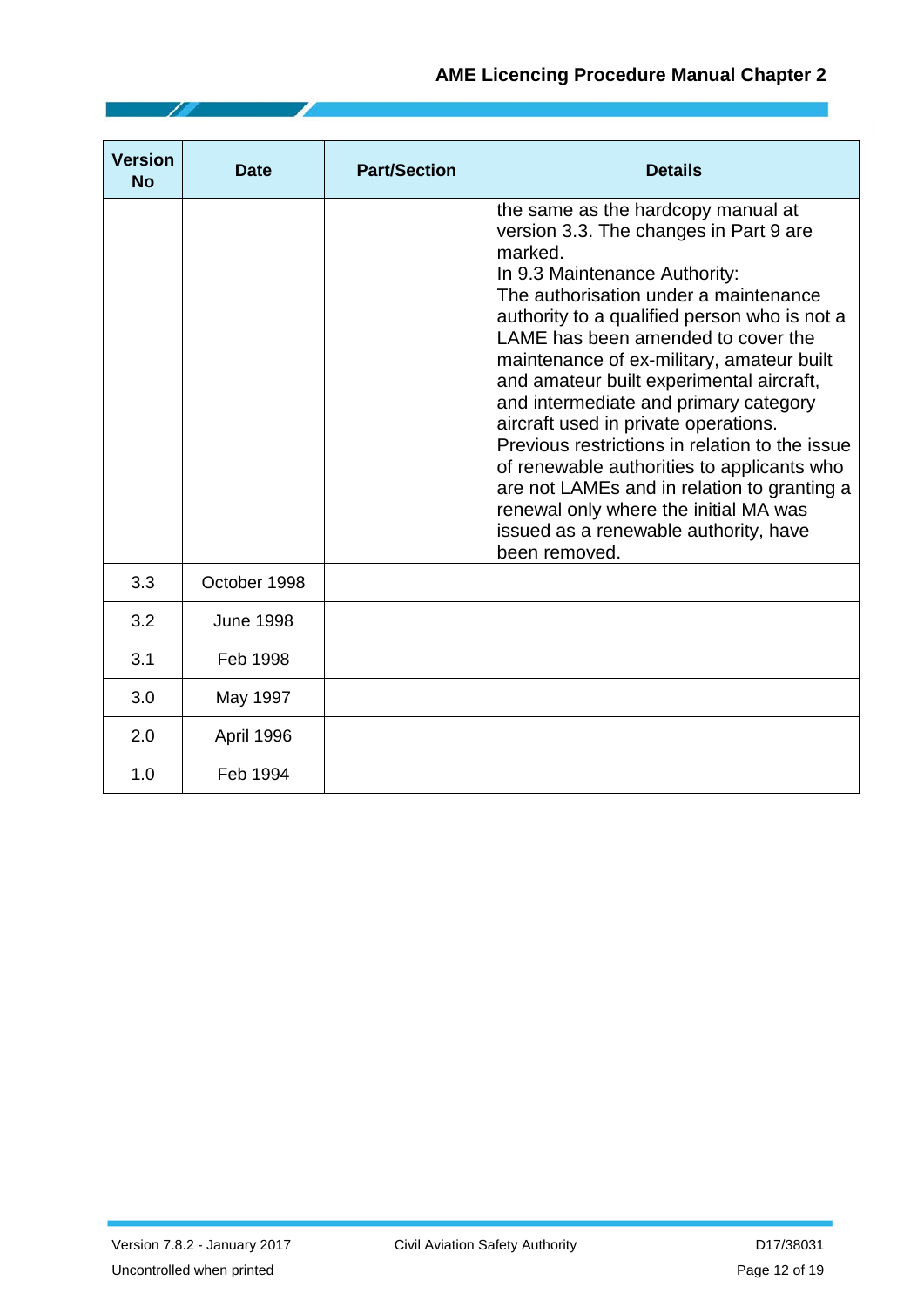# <span id="page-12-0"></span>**2 Legislation Governing Maintenance Personnel Licencing**

# <span id="page-12-1"></span>**2.1 Overview of Legislation**

This chapter describes the instruments empowering CASA to regulate the grant of an Aircraft Engineer License (AEL). These instruments define what Licensing is, and specify what activities come under the ambit of Licensing, how the powers can be exercised and who can exercise them. Broadly speaking, the legal instruments comprise:

- Legislative instruments
- Instruments of delegation and authorisation.

### <span id="page-12-2"></span>**2.1.1 Types of Legislative Instruments**

Legislative instruments include acts, regulations, orders made by Parliament, and any amendments, class exemptions and determinations relating to them. They become law when given royal assent by the Governor General.

Where appropriate, a draft of the proposed legislation is published as a Notice of Proposed Rule Making (NPRM) and distributed for comment. For major changes, more than one NPRM may be distributed and details are usually also published on the CASA website. The draft is amended to incorporate valid comments. Not all proposed changes to legislation are published as NPRMs prior to their making. Those that are minor in nature may not be put forward for public debate.

Regulations and amendments to regulations are drafted by the Office of Parliamentary Counsel (OPC) in accordance with technical instructions provided by the relevant CASA technical branch and reviewed by LARPIS. They are then tabled in both Houses of Parliament. Each House has 15 parliamentary sitting days in which to accept or disallow (refuse to pass) them. Once passed they go to the Governor General for making (signing), notification is then published by registration on the Federal Register of Legislation.

Civil Aviation Orders (CAOs) and amendments to CAOs are drafted by CASA. They are tabled in both Houses of Parliament. Like the regulations, Parliament may disallow them.

In accordance with the Legislation Act 2003, CASA is required to consult publicly on amendments to the Regulations. This process is known as the Legislative Instrument Process (LIP). In certain circumstances when the change is minor, involving a machinery amendment that does not substantially alter existing arrangements or have a detrimental effect on business then, with Ministerial approval, the minor change may be incorporated in the regulations without going through the LIP.

### <span id="page-12-3"></span>**2.1.2 Civil Aviation Act**

The *Civil Aviation Act 1988* (the Act) is the principal piece of legislation governing aviation in Australia. It specifies the conventions and agreements relating to international civil aviation and the functions of CASA. It gives CASA discretionary powers to regulate the safety of civil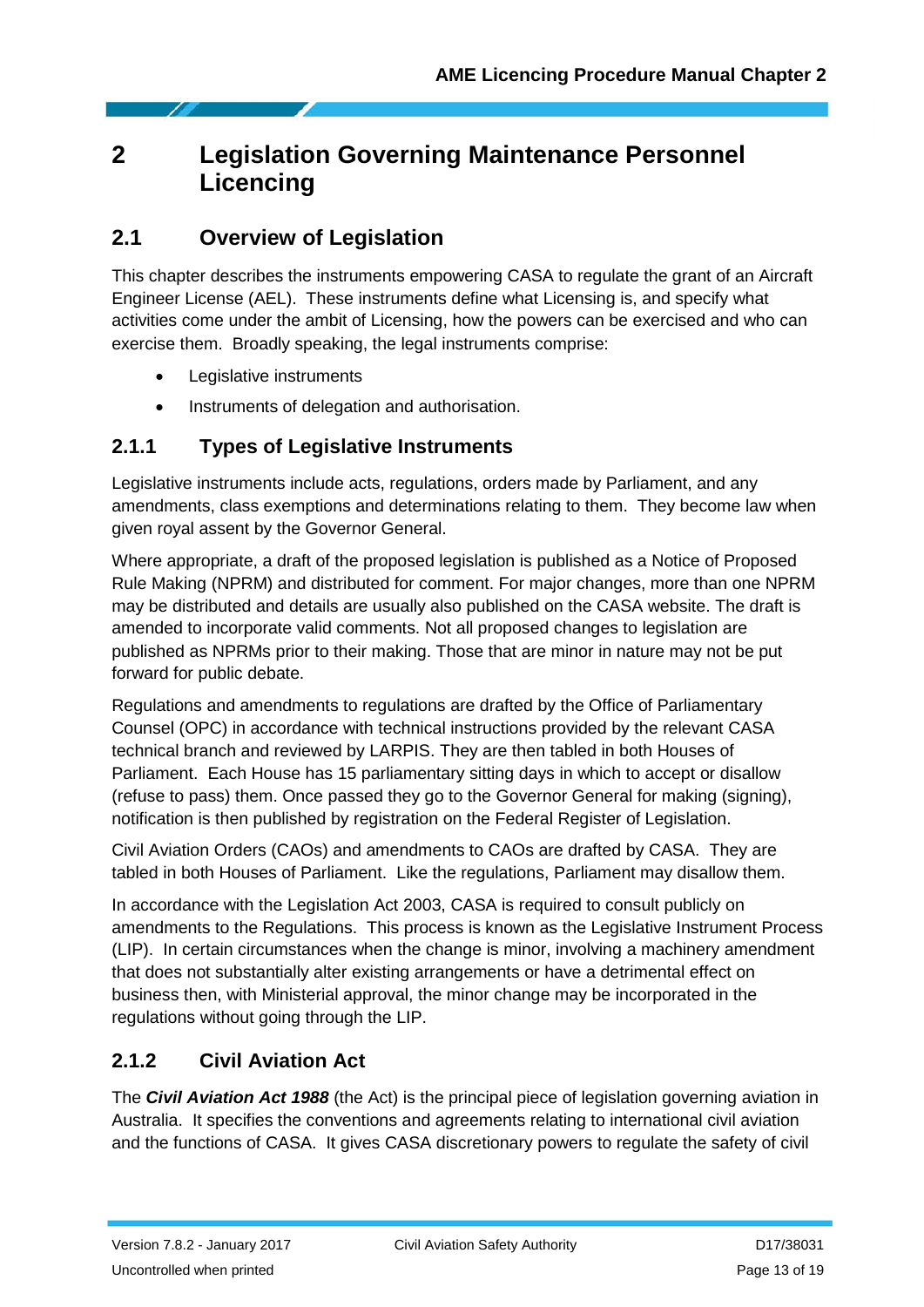aviation operations in Australia. Among these powers is the authority to regulate personnel engaged in the maintenance of aircraft and related equipment.

# <span id="page-13-0"></span>**2.1.3 Regulations**

The Act empowers CASA to make regulations. Currently there are two (2) sets of complementary regulations, the *[Civil Aviation Regulations 1988](https://www.casa.gov.au/rules-and-regulations/landing-page/current-rules?WCMS%3ASTANDARD%3A%3Apc=PC_90991)* (CARs) and the *[Civil Aviation](http://www.casa.gov.au/scripts/nc.dll?WCMS:STANDARD::pc=PC_90991)  [Safety Regulations 1998](http://www.casa.gov.au/scripts/nc.dll?WCMS:STANDARD::pc=PC_90991)* (CASRs). CASA is in the process of modernising these regulations. All new regulations will be incorporated into the CASRs and as necessary old regulations are removed from the CARs. Eventually CARs will cease to exist.

#### *Civil Aviation Regulations 1988*

CARs specify the rules and practices that members of the aviation industry must adhere to.

For AME licensing CARs enable CASA to:

- Make *Civil Aviation Orders* (CAOs) affecting AME Licensing,
- Specify the requirements for aircraft maintenance in accordance with CARs Part 4 and Part 4A, and
- Levy financial penalties for breaches of CARs and CAOs.

#### **Civil Aviation Safety Regulations 1998**

As with CARs, CASRs also specify the rules and practices that participants of the aviation industry must adhere to.

For AME licensing CASRs enable CASA to:

- Empower Manuals of Standards (MOSs),
- Specify the requirements for granting of an AEL to aircraft maintenance personnel, and
- Levy financial penalties for breaches of CARs and CAOs.

The index's to the CARs and CASRs lists the regulations under subject headings, and provides you with a quick and easy means of finding out which regulations affect different aspects of aviation safety, including AME Licensing.

# <span id="page-13-1"></span>**2.2 CAR 1988 Supporting legislation and policy**

#### <span id="page-13-2"></span>**2.2.1 Civil Aviation Orders**

CAOs are issued under the authority of CAR 5. CAOs specify requirements that are too detailed to include in the CARs—for example, orders specify the requirements for weight control of aircraft and the requirements for the grant of a Weight Control Authority.

Orders and amendments to orders are drafted by CASA. They become effective when they are registered on the Federal Register of Legislation after being signed by the Chief Executive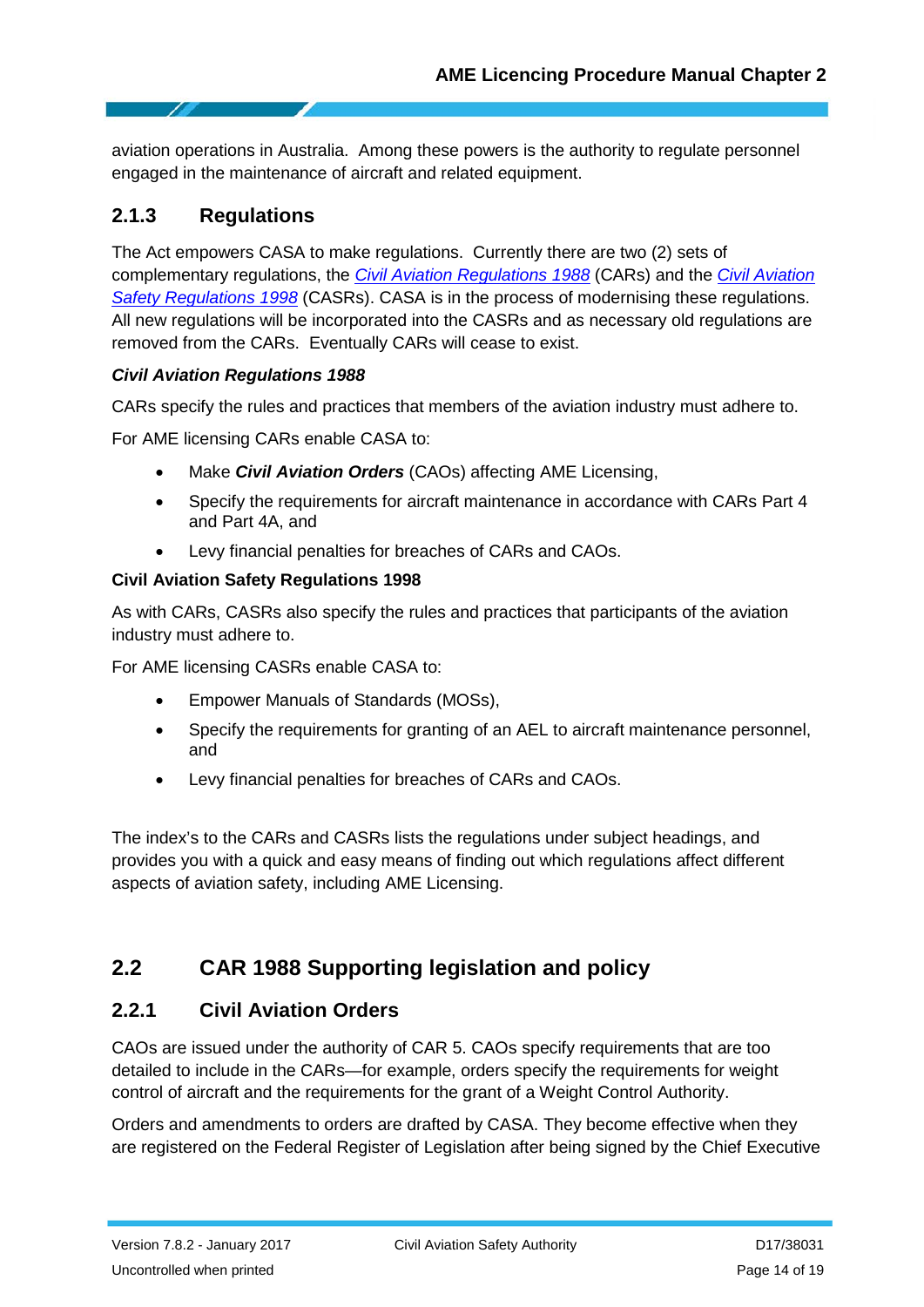Officer and Director of Aviation Safety. They are tabled in both Houses of Parliament. However, Parliament may disallow them.

# <span id="page-14-0"></span>**2.2.2 Airworthiness Advisory Circulars**

Airworthiness Advisory Circulars (AACs) provide guidance to AEL holders and aircraft maintenance organisations. AAC Part 9 details AME Licensing requirements.

# <span id="page-14-1"></span>**2.2.3 Civil Aviation Advisory Publications**

CASA issues Civil Aviation Advisory Publications (CAAPs) to explain in simple language why a regulation or order is required and actions the industry can take to comply with it. For example, under CAR 33D a person may apply for a Welding Authority. To help ensure compliance with the regulation, a CAAP has been produced that provides guidance. CAAP 33- 1 provides guidance for the applicant on the practical tests that the applicant must complete before applying to CASA for the grant of the Weld Authority.

# <span id="page-14-2"></span>**2.3 CASR 1998 supporting legislation and policy**

# <span id="page-14-3"></span>**2.3.1 Manual of Standards (MOS)**

A MOS contains requirements that are too detailed to include within a CASR. For example, the Part 66 MOS contains all technical requirements necessary for a person wishing to qualify for the grant of an AEL. A MOS may be issued or amended by CASA. It is not necessary for a MOS to be signed by the Governor General. A MOS can be approved by the CEO/DAS, however it is a Legislative Instrument and therefore must go before Parliament, where it can be disallowed.

# <span id="page-14-4"></span>**2.3.2 Acceptable Means of compliance (AMC) and Guidance Material (GM)**

An Acceptable Means of Compliance (AMC) explains how one or more requirements of the Civil Aviation Safety Regulations 1998 (CASRs) for the issue of a certificate, licence, approval or other authorisation, can be met by an individual or organisation applying to Civil Aviation Safety Authority (CASA) for the authorisation.

Individuals and operators may, on their own initiative, propose other ways of meeting the requirements of the CASR; however, any such proposal will be subject to separate assessment by CASA to determine whether the authorisation can be issued.

Guidance Material (GM) provides explanations and amplification of a CASR policy intention, rather than a means of complying with it. GM should be read in conjunction with the applicable CASRs and AMCs. GM is identified by grey shaded text.

# <span id="page-14-5"></span>**2.3.3 Advisory Circular**

Advisory Circulars are intended to provide advice and guidance to illustrate a means, but not necessarily the only means, of complying with the Regulations, or to explain certain regulatory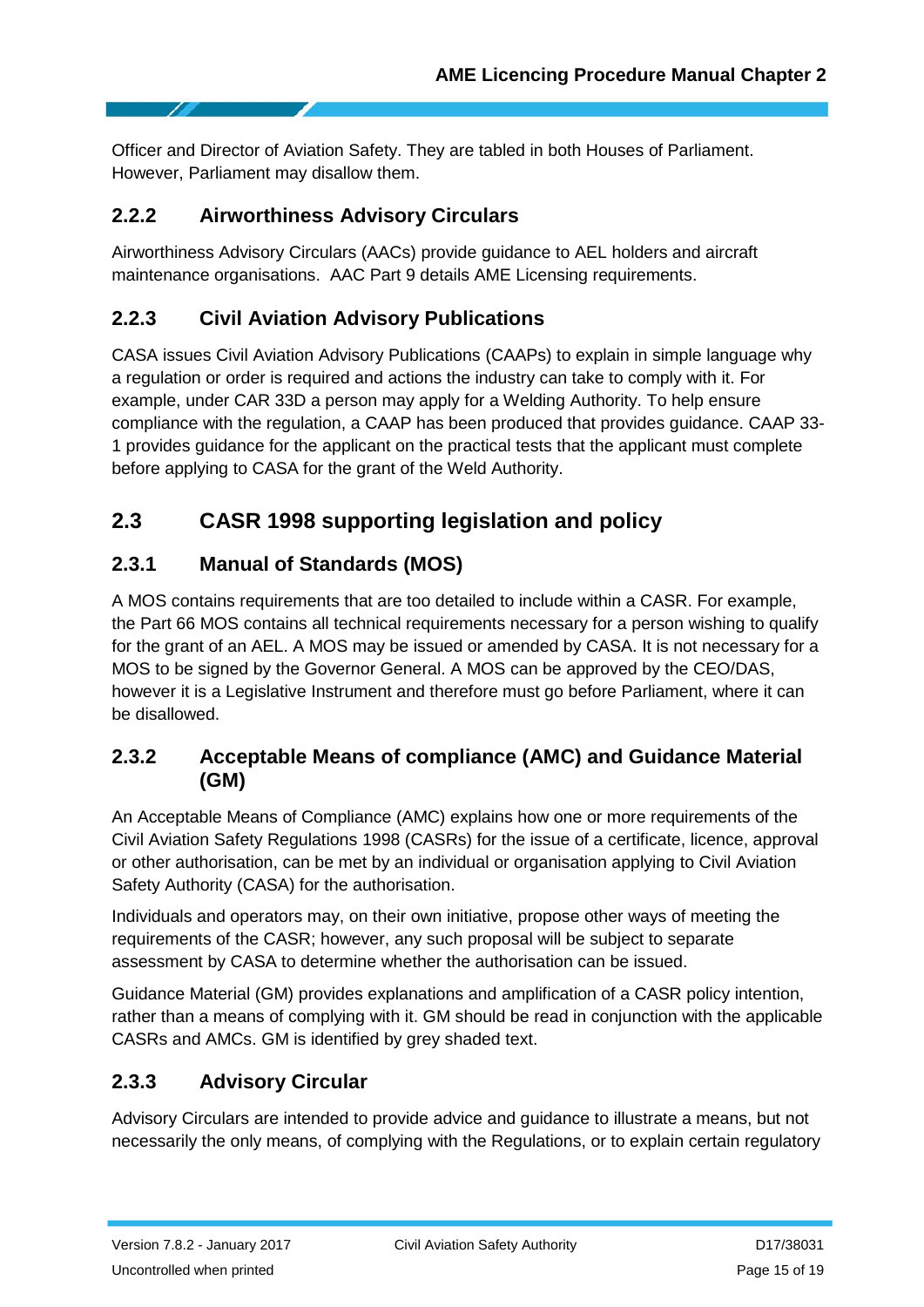requirements by providing informative, interpretative and explanatory material. Advisory Circulars should always be read in conjunction with the relevant regulations.

# <span id="page-15-0"></span>**2.4 Other Important Legislation**

#### <span id="page-15-1"></span>**2.4.1 Privacy Act**

The Privacy Act 1988 establishes the Australian Privacy Principles, which apply to the collection, storage, use and security of "personal information" by Commonwealth authorities, including CASA.

### <span id="page-15-2"></span>**2.4.2 Freedom of Information Act**

The Freedom of Information Act 1982 (FOI Act) creates a legally enforceable right of public access to documents held by Commonwealth authorities, including CASA.

For guidelines and information about the application of the FOI Act, see also Chapter 11 *"Releasing Information"*.

### <span id="page-15-3"></span>**2.4.3 Archives Act**

The *Archives Act 1983* specifies how long records kept by Commonwealth departments and agencies (including CASA) are retained, how they are destroyed and who is responsible for their retention or destruction. The Act applies to the personal history files of AEL holders.

### <span id="page-15-4"></span>**2.4.4 Legislation Act 2003**

This Act requires that all legislative instruments be registered on the federal register of legislative instruments before they can be deemed to take effect.

# <span id="page-15-5"></span>**2.5 Instruments of Appointment / Delegations**

### <span id="page-15-6"></span>**2.5.1 What are Instruments of Appointments / Delegation?**

Instruments of appointment/delegation are the legal mechanism whereby an individual or organisation possessing legal powers, gives the right to exercise the powers to another individual or organisation. The appointment/delegation is tied to the function to be performed.

An instrument of appointment/delegation is issued when the CEO/DAS of CASA wishes to give powers delegated to them under the Civil Aviation Act 1988 to another person or organisation.

The CEO/DAS (or a senior executive manager of CASA in some cases) must sign all instruments of delegation.

Instruments of delegation can be issued to persons employed by CASA or by the aviation industry. It is important to remember that the instruments of delegation are very specific in the powers they delegate.

An instrument of appointment is issued when the CARs or CAOs permit CASA to approve a person to perform a particular function on behalf of CASA. For example, CAR 29A allows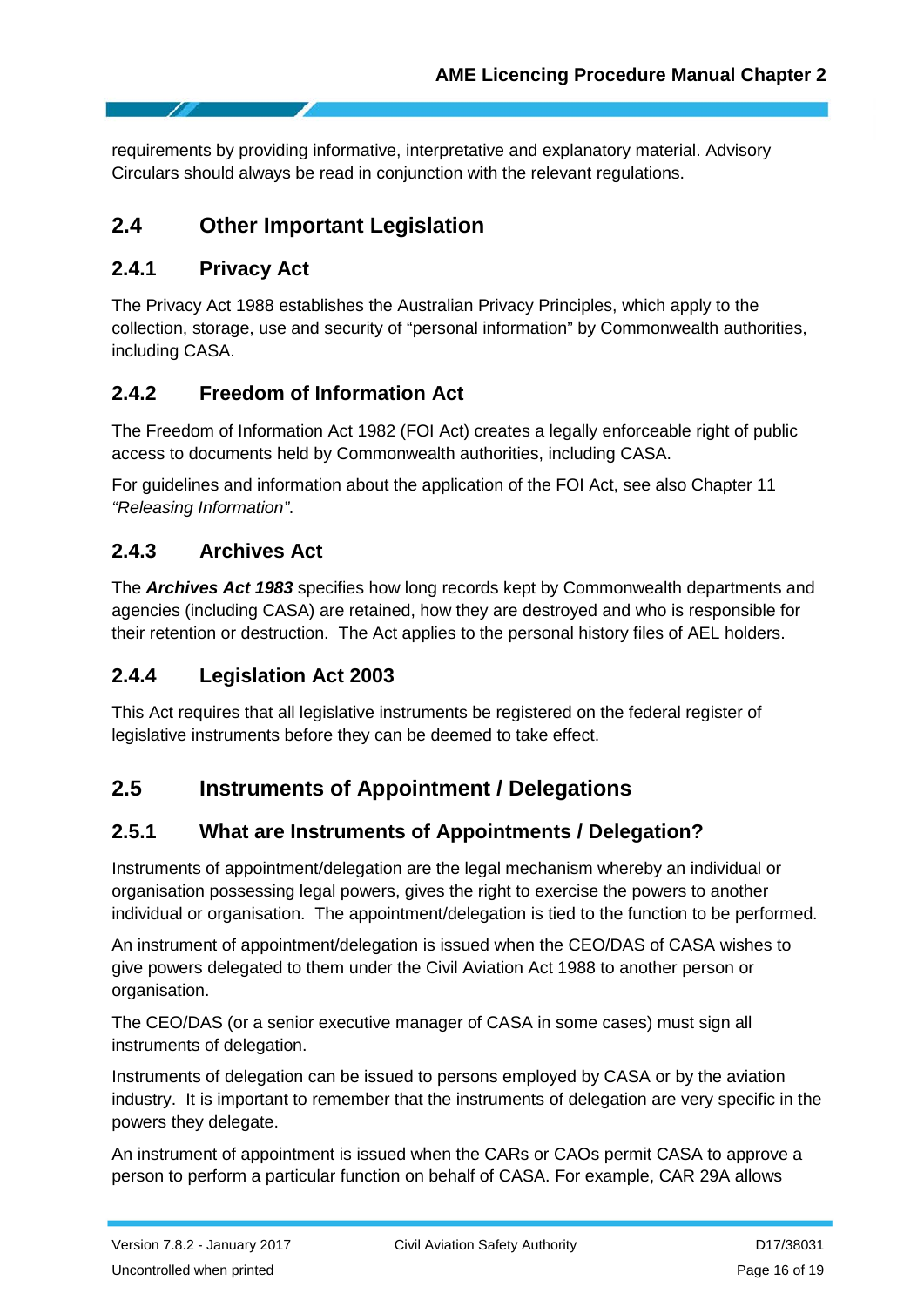"CASA" or an "authorised person" to conduct an aircraft welding examination for the grant of a Welding Authority under CAR 33D.

#### <span id="page-16-0"></span>**2.5.2 Who is appointed as a Delegate or Authorised Person?**

CASA staff members with the appropriate expertise may be delegated CASAs power to act on behalf of CASA, where in the legislation, the legislation provides for CASA to do something.

In some parts of the legislation it has been decided that members of the aviation industry may be appointed to act on-behalf of CASA. In these cases, the CEO/DAS will appoint persons as delegates on the recommendation of the Regional Office responsible for the area in which the delegates will be operating.

### <span id="page-16-1"></span>**2.5.3 Responsibilities of a Delegation or Authorisation**

*"Delegates"* or *"authorised persons"* are required to use their professional judgment when exercising their delegated powers. To arrive at decisions, delegates must take into account all pertinent factors, including the policy of CASA. However, they cannot be directed or instructed by other persons to come to a particular conclusion or to decide matters in a particular way. In other words, the *"Delegate must not act under dictation"*.

When industry delegates act, they do so as CASA—that is, they are CASA for the purposes of that function. Their decisions carry the same authority and liability as decisions made by CASA delegates.

More information about delegations and processes for approving delegates is available in the Industry Delegates Management Manual, covering:

- The definition of a delegation
- How a person becomes a delegate
- The powers a delegate can exercise and the authority that is retained by the Civil Aviation Safety Authority
- The limitations that are placed on a delegate's discretion to act
- How a delegate may exercise his or her delegated powers.

### <span id="page-16-2"></span>**2.6 Appeals**

#### <span id="page-16-3"></span>**2.6.1 Review Decision / Appeal Process**

Aircraft maintenance personnel may make enquiry or complaint to:

- Industry Complaints Commissioner (ICC), or
- The Commonwealth Ombudsman.

Aircraft maintenance personnel who are dissatisfied with a decision made by a delegate may seek review or appeal of the decision to:

- Administrative Appeals Tribunal (AAT), or
- Federal Circuit Court.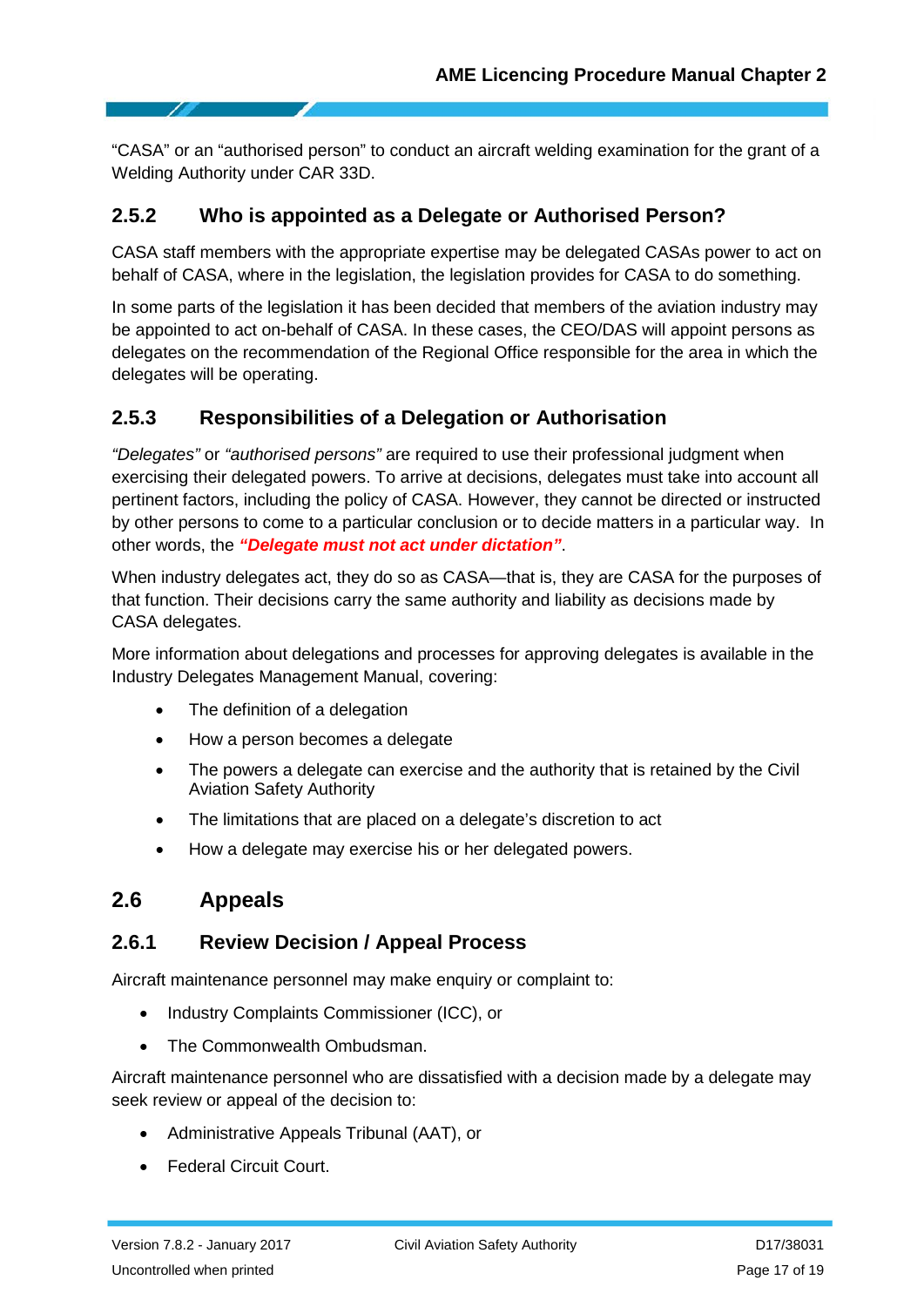### <span id="page-17-0"></span>**2.6.2 Internal Review**

An internal review is usually the first course of action pursued by a person. The review is usually conducted as an informal conference by an officer senior to the delegate who made the original decision.

If the officer conducting the review decides that the original decision was incorrect and he/she wishes to overturns the original decision, he/she must exercise his or her delegation to do so. The officer cannot give a direction to the original decision maker on how to exercise his or her delegation.

# <span id="page-17-1"></span>**2.6.3 Industry Complaints Commissioner**

The office of the Industry Complaints Commissioner (ICC) reports directly to the CASA Board. It does not sit within CASA's organisational structure to ensure independence and impartiality.

The ICC provides members of the industry, the wider aviation community and the public with an easy, accessible and effective way to make a complaint about:

- the decisions, administrative actions or services provided by CASA staff, delegates or authorised persons to determine if they are wrong, unjust, unlawful, discriminatory or unfair; and
- the behaviour of CASA staff.

There are some restrictions on ICC powers. For instance, it may not be able to consider any action or decision which is subject to review in the Administrative Appeals Tribunal (AAT) or Federal Court.

### <span id="page-17-2"></span>**2.6.4 Administrative Appeals Tribunal Review**

The Administrative Appeals Tribunal's (AAT) has the power to review administrative decisions made by Commonwealth department or agencies.

Decisions subject to review by the AAT are listed in CAA section 31, CASR 201.004 and CAR 297A.

Properly prepared documentation will assist CASA in supporting a process and the decision made, and may assist to overcome the need for an appeal to the AAT.

An applicant before the AAT must lodge the request for a review with the Registrar of the AAT within 28 days of notification of a decision of an internal review. Appeals against decisions to suspend, vary or cancel a license must be lodged within 28 days.

### <span id="page-17-3"></span>**2.6.5 Commonwealth Ombudsman**

The Ombudsman has the power to enquire whether action taken by Commonwealth departments and agencies is contrary to law, unreasonable, unjust or discriminatory. The Ombudsman has no power to set aside decisions or to issue orders to persons administering legislation and can only make recommendations about the decisions or actions under consideration.